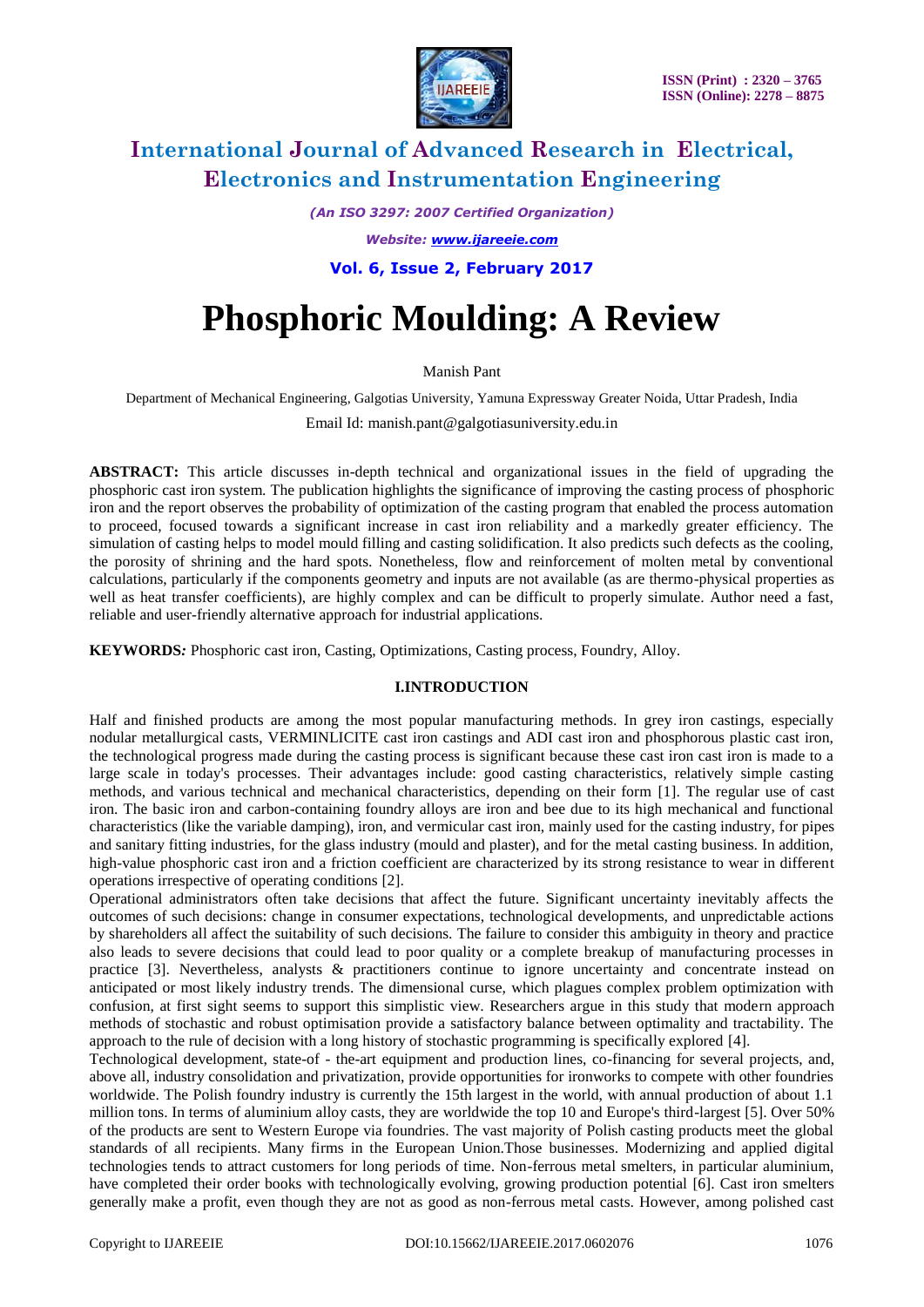

*(An ISO 3297: 2007 Certified Organization)*

*Website: [www.ijareeie.com](http://www.ijareeie.com/)*

## **Vol. 6, Issue 2, February 2017**

iron foundries there are record holders which are completely like the best world firms. The sample of the casting is displayed in figure 1.



### Figure 1. Sample for Casting

### **II.METHODOLOGY FOR CASTING**

### *1. Analysis of the Procedure*

The castings are made of P 10 cast iron, whose chemical composition is shown in Table 1.

| $C[\%]$ | $Si$ [%]                | <b>P</b> [%]                      | Mn [%]      | $S[\%]$      |
|---------|-------------------------|-----------------------------------|-------------|--------------|
|         | $2.9 - 3.2$ $1.5 - 1.7$ | $0.9 - 1.0\%$<br>(allowable, 10%) | $0.4 - 0.6$ | $0.16\%$ max |

*2. Preparation of Moulding Sand*

Sand includes: fresh quartz sand circulating mass, bentonite, carbon powder, and bentonite-commix blend and liquid. Both the formulation scheme and the processing of sand forming. A mixer MK-060 is applied to mix and refresh the moulded dust (provided with a charge bowl of 750 kg). The sand is packed into the blender bowl of strict lots: mixture of bentonite, fresh air, carbon powder and liquid. Mix the first 6–8 minutes with 345 minutes of filling weight.[7]

*3. Core Sand and Cores*

The technique for the preparation of the cores are represented in the figure 2.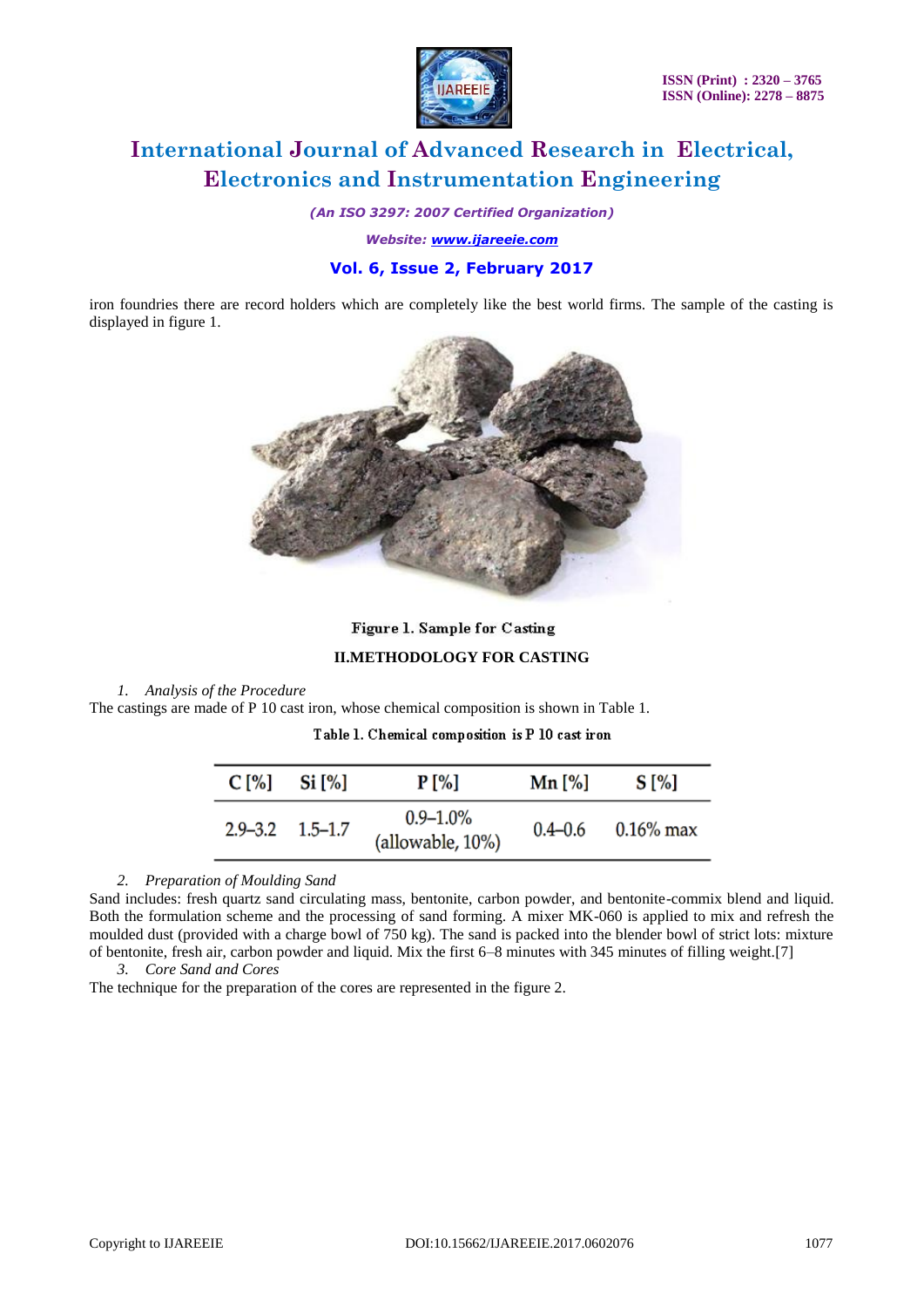

*(An ISO 3297: 2007 Certified Organization)*

*Website: [www.ijareeie.com](http://www.ijareeie.com/)*

**Vol. 6, Issue 2, February 2017**



# Figure 2. Method for Preparation of Casting Mould

- *4. Preparation of Inserts*
- *5. Preparation of Liquid Cast Iron*
- *6. Mould Filling Process*

The key question when implementing the modernisation plan was a detailed analysis of the mould filling process. When the chassis is placed under the cupola drain pipe (dried and heated at a minimum of 200 kb C) the filling process begins. After opening the tap hole of the furnace, the ladle is filled with liquid metal. During the discharge (1308– 1370–C) the temperature of the liquid metal is continuously monitored. A test is also performed for spectral analysis. Furthermore, ferromagnetic granulate is used to modify the chemical composition and to degass, slim or cool liquid metal [8]

### *7. Mould Emptying*

A competent employee manually empties the moulds. At least 1 hour after the mould has been filled, it takes place. Depending on the weight of the cast, it can last up to 3 hours. The temperature for optimal mould emptying should not exceed  $600 \mu$  C. On the site where the fillings are housed, the manual moulding process is carried out. Second, the top half of the moulds is removed by using steel hooks. The cast is separated by the same hooks from the mould halves. When casts have been removed, hammers destroy unnecessary material (i.e. infusion equipment, overflow and traps). The casts are deleted afterwards [9].

### *8. Cleaning of Castings*

After being transported to cleaning rooms, the castings were first (visually) tested and tested for their hardness (197 to 255 HBW). Casts which do not meet quality standards and are removed from cleaning operations for containers labelled as "scrap" labels. Up to 70 percent of the drum cleaner capacity is supplied with all other casts. Temperatures of less than 40 livres in the cleaner's chamber should be charged [10].

### **III.CONCLUSION**

While newly modified types exist, extensive functional testing in various industries is needed for the typical occurrence of cast iron casters, namely:

- In the agricultural sector, where the resistance of machinery to cleaning agents is of major importance
- The emulsifying and high smoothness requirements in relation to machine tools industries.

In the world market and in very high competition, no manufacturing facility can afford expensive, unreliable and incorrect equipment. One of the basic opportunities for improving the durability and efficiency of every aspect of the method, such as phosphorus casting using previously used technical process parameters, is the practical use (including the surface layer properties). The base processes are designed to produce a semi-finished product in a finished product shape. There should also be different mechanical and practical characteristics.